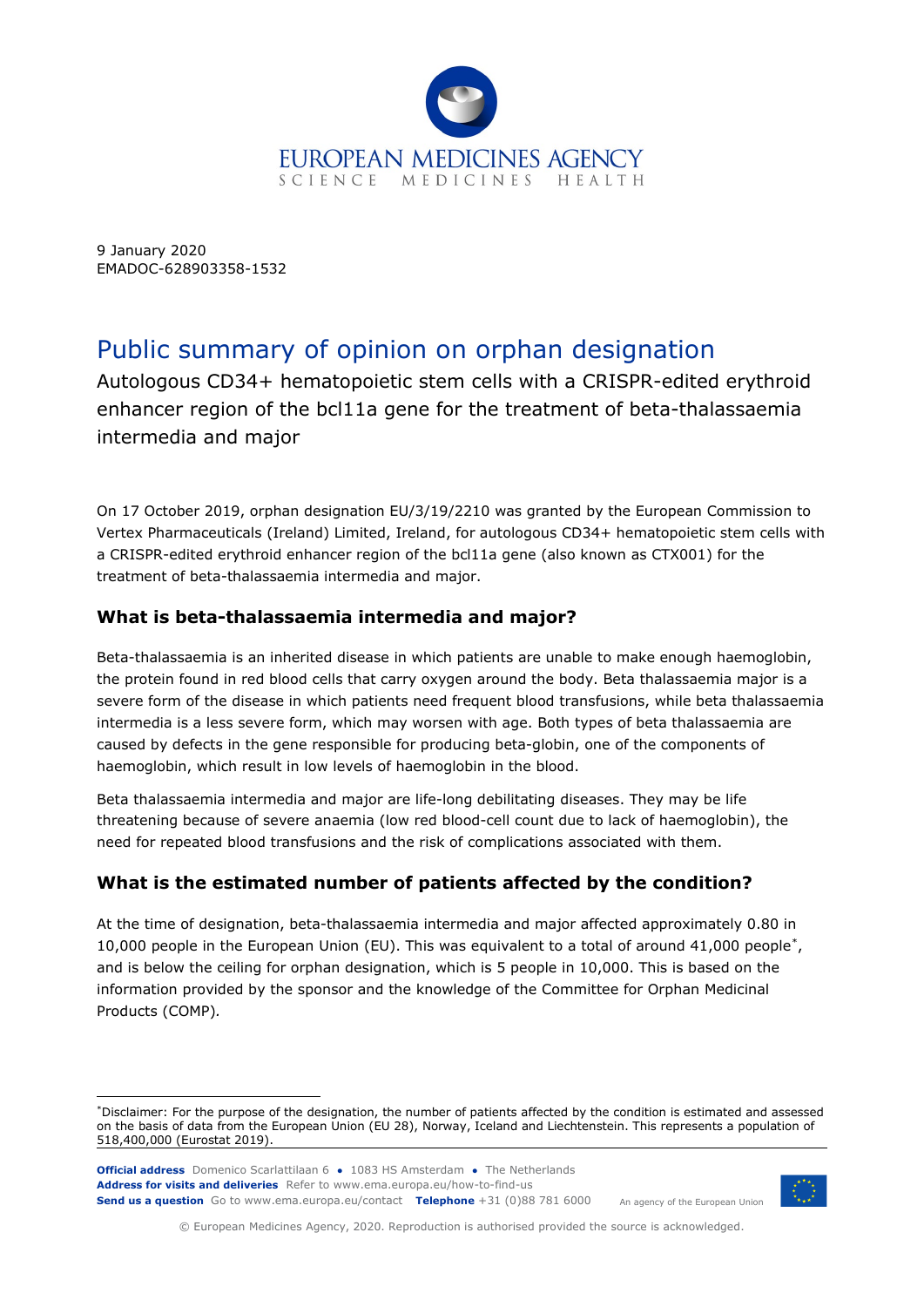#### **What treatments are available?**

At the time of designation, the main treatments for beta thalassaemia intermedia and major were blood transfusions and the use of iron chelators (medicines for reducing 'iron overload' - the high iron levels in the body caused by repeated blood transfusions). The gene therapy medicine Zynteglo was authorised to treat beta thalassaemia in patients 12 years and older who require regular blood transfusions. In some cases, allogeneic haematopoietic stem cell transplantation was used to cure the disease. This is a complex procedure where the bone marrow of the patient is cleared of cells and replaced with healthy bone marrow cells from a matched donor, allowing the patient to produce red blood cells with normal haemoglobin.

The sponsor has provided sufficient information to show that the medicine might be of significant benefit for patients with beta-thalassaemia intermedia and major because early results from a clinical study suggest that this medicine could restore a normal level of haemoglobin; in addition, it has a different mechanism of action compared to existing treatments. This assumption will need to be confirmed at the time of marketing authorisation, in order to maintain the orphan status.

#### **How is this medicine expected to work?**

The medicine is made up of immature bone marrow (haematopoietic) cells that are taken from the patient. These cells are modified to make them produce gamma-globin, one of the components of foetal haemoglobin, which is normally not produced beyond one year after birth. When they are given back to the patient, the modified cells are expected to produce gamma-globin which will in turn lead to the production of foetal haemoglobin. This is expected to increase the formation of new red blood cells and reduce anaemia.

The modification of the cells is made using CRISPR-cas9, an enzyme combined with a small piece of genetic material (RNA) that is able to edit a specific gene. In this medicine, CRISPR-cas9 creates defects in a gene for a protein called BCL11A which normally stops the production of gamma-globin. These defects prevent the production of BCL11A and allow gamma-globin to be produced.

#### **What is the stage of development of this medicine?**

The effects of the medicine have been evaluated in experimental models.

At the time of submission of the application for orphan designation, clinical trials with the medicine in patients with beta-thalassaemia intermedia and major were ongoing.

At the time of submission, the medicine was not authorised anywhere in the EU for the treatment of beta-thalassaemia intermedia and major or designated as an orphan medicinal product elsewhere for this condition.

In accordance with Regulation (EC) No 141/2000, the COMP adopted a positive opinion on 12 September 2019, recommending the granting of this designation.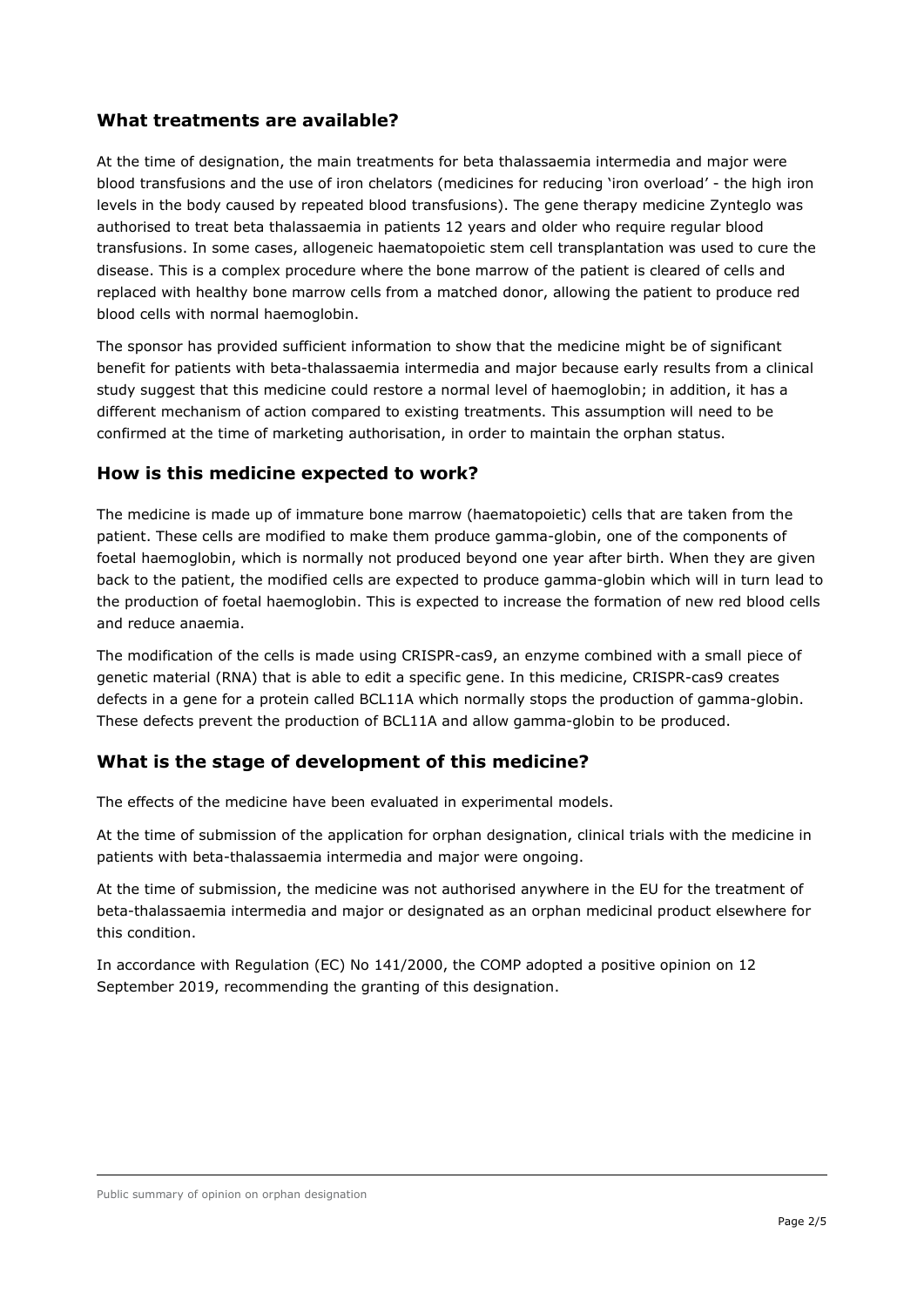\_\_\_\_\_\_\_\_\_\_\_\_\_\_\_\_\_\_\_\_\_\_\_\_\_\_

Opinions on orphan medicinal product designations are based on the following three criteria:

- the seriousness of the condition;
- the existence of alternative methods of diagnosis, prevention or treatment;
- either the rarity of the condition (affecting not more than 5 in 10,000 people in the EU) or insufficient returns on investment.

Designated orphan medicinal products are products that are still under investigation and are considered for orphan designation on the basis of potential activity. An orphan designation is not a marketing authorisation. As a consequence, demonstration of quality, safety and efficacy is necessary before a product can be granted a marketing authorisation.

#### **For more information**

Sponsor's contact details:

Contact details of the current sponsor for this orphan designation can be found on [EMA website.](https://www.ema.europa.eu/en/medicines/field_ema_web_categories%253Aname_field/Human/ema_group_types/ema_orphan)

For contact details of patients' organisations whose activities are targeted at rare diseases see:

- [Orphanet,](http://www.orpha.net/consor/cgi-bin/index.php) a database containing information on rare diseases, which includes a directory of patients' organisations registered in Europe;
- [European Organisation for Rare Diseases \(EURORDIS\),](https://www.eurordis.org/disease_search) a non-governmental alliance of patient organisations and individuals active in the field of rare diseases.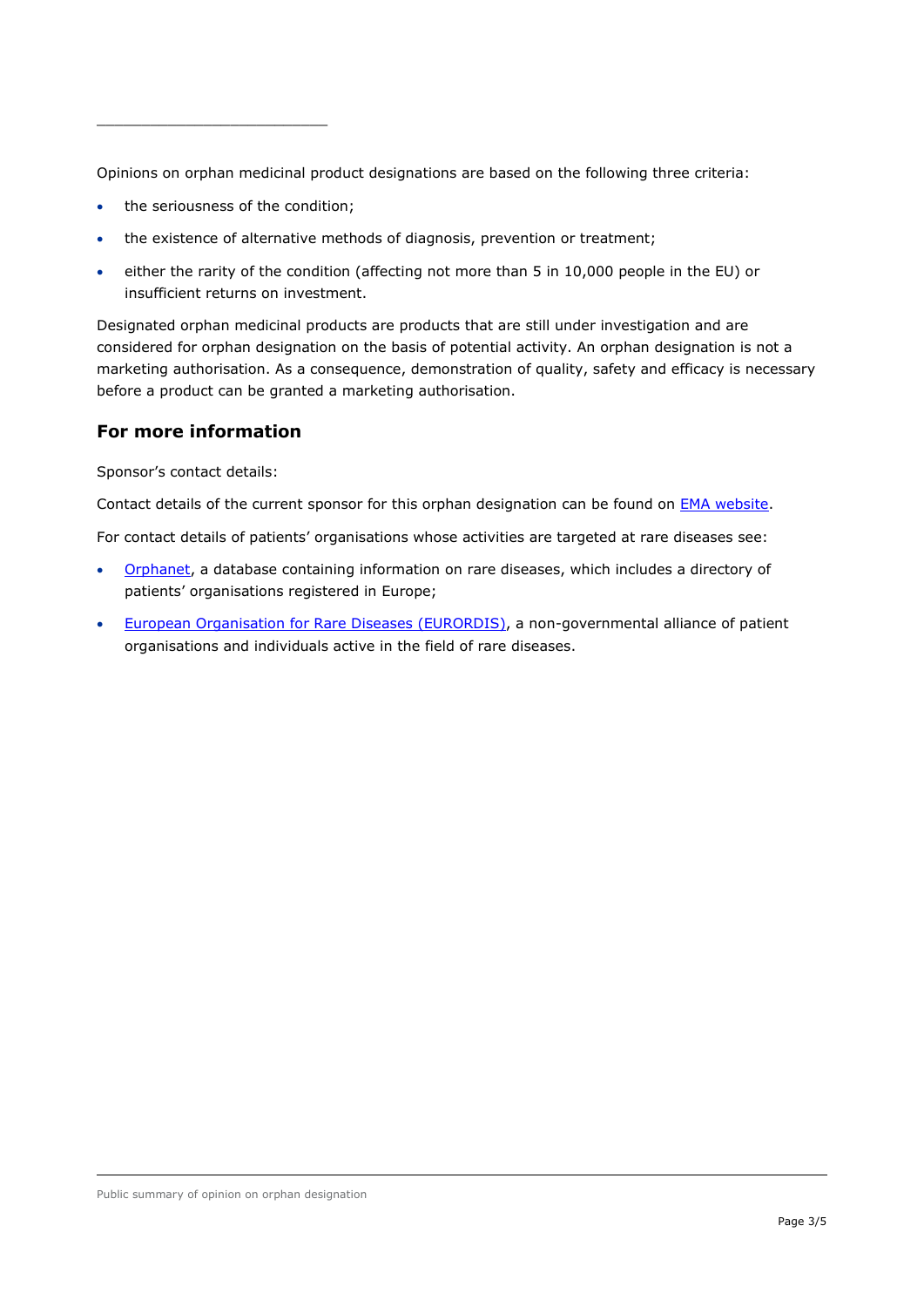### **Translations of the active ingredient and indication in all official EU languages[1](#page-3-0), Norwegian and Icelandic**

| <b>Language</b>  | <b>Active ingredient</b>                                                                                                                                             | <b>Indication</b>                                                |
|------------------|----------------------------------------------------------------------------------------------------------------------------------------------------------------------|------------------------------------------------------------------|
| English          | Autologous CD34+ haematopoietic stem cells<br>with a CRISPR-edited erythroid enhancer<br>region of the BCL11A gene                                                   | Treatment of beta-thalassaemia<br>intermedia and major           |
| <b>Bulgarian</b> | Автоложни CD34+ хематопоетични стволови<br>клетки с регион на CRISPR-редактиран<br>еритроиден усилвател на гена BCL11A                                               | Лечение на бета таласемия<br>интермедия и майор                  |
| Croatian         | Autologne CD34+ hematopoetske matične<br>stanice s regijom eritroidnog pojačivača gena<br>BCL11A koja je uređena CRISPR-om                                           | Liječenje beta-talasemije intermedije i<br>major                 |
| Czech            | Autologní CD34+ hematopoetické kmenové<br>buňky s CRISPR-editovanou erytroidní<br>enhancerovou oblastí genu BCL11A                                                   | Léčení beta thalasémie intermedia a<br>major                     |
| Danish           | Autologe CD34+ hæmatopoietiske stamceller<br>med en CRISPR-redigeret<br>erytroidenhancerregion af BCL11A-genet                                                       | Behandling af beta-thalassæmia<br>intermedia og major            |
| Dutch            | Autologe CD34+ hematopoietische stamcellen<br>met een CRISPR-gemodificeerd erytroïde<br>enhancergebied van het BCL11A-gen                                            | Behandeling van bètathalassemie<br>intermedia en major           |
| Estonian         | CRISPR-meetodil korrigeeritud erütroidse<br>ehnanserpiirkonnaga BCL11A geeni sisaldavad<br>autoloogsed CD34+ vereloome tüvirakud                                     | Intermedia - ja major-tüüpi<br>beetatalasseemia ravi             |
| Finnish          | Autologiset CD34+ hematopoieettiset<br>kantasolut, joissa on BCL11A-geenin CRISPR-<br>muokattu erytroidinen tehostaja                                                | Beetatalassemia intermedia - ja<br>major-tyypin hoito            |
| French           | Cellules souches hématopoïétiques CD34+<br>autologues avec une région amplificatrice de<br>la lignée érythroïde du gène BCL11A corrigée<br>par la technologie CRISPR | Traitement de la bêta-thalassémie<br>intermédiaire et majeure    |
| German           | Autologe hämatopoetische CD34+-<br>Stammzellen mit einer CRISPR-editierten<br>erythroiden Enhancerregion des BCL11A-Gens                                             | Behandlung der Beta-Thalassämie<br>(Intermediäre und Major-Form) |
| Greek            | Αυτόλογα CD34+ αιμοποιητικά βλαστικά<br>κύτταρα με τροποποιημένη με CRISPR περιοχή<br>ερυθροειδικού ενισχυτή του γονιδίου BCL11A                                     | Θεραπεία της β-μεσογειακής αναιμίας,<br>ενδιάμεσης και μείζονος  |
| Hungarian        | Autológ CD34+ hematopoetikus őssejtek a<br>BCL11A gén CRISPR-szerkesztett eritroid<br>génterápiás régiójával                                                         | Béta-talasszémia intermedia és major<br>kezelése                 |
| Italian          | Cellule staminali ematopoietiche autologhe<br>CD34+ con una regione enhancer eritroide del<br>gene BCL11A modificata con CRISPR                                      | Trattamento della beta-talassemia<br>intermedia e major          |

<span id="page-3-0"></span><sup>&</sup>lt;sup>1</sup> At the time of designation

Public summary of opinion on orphan designation